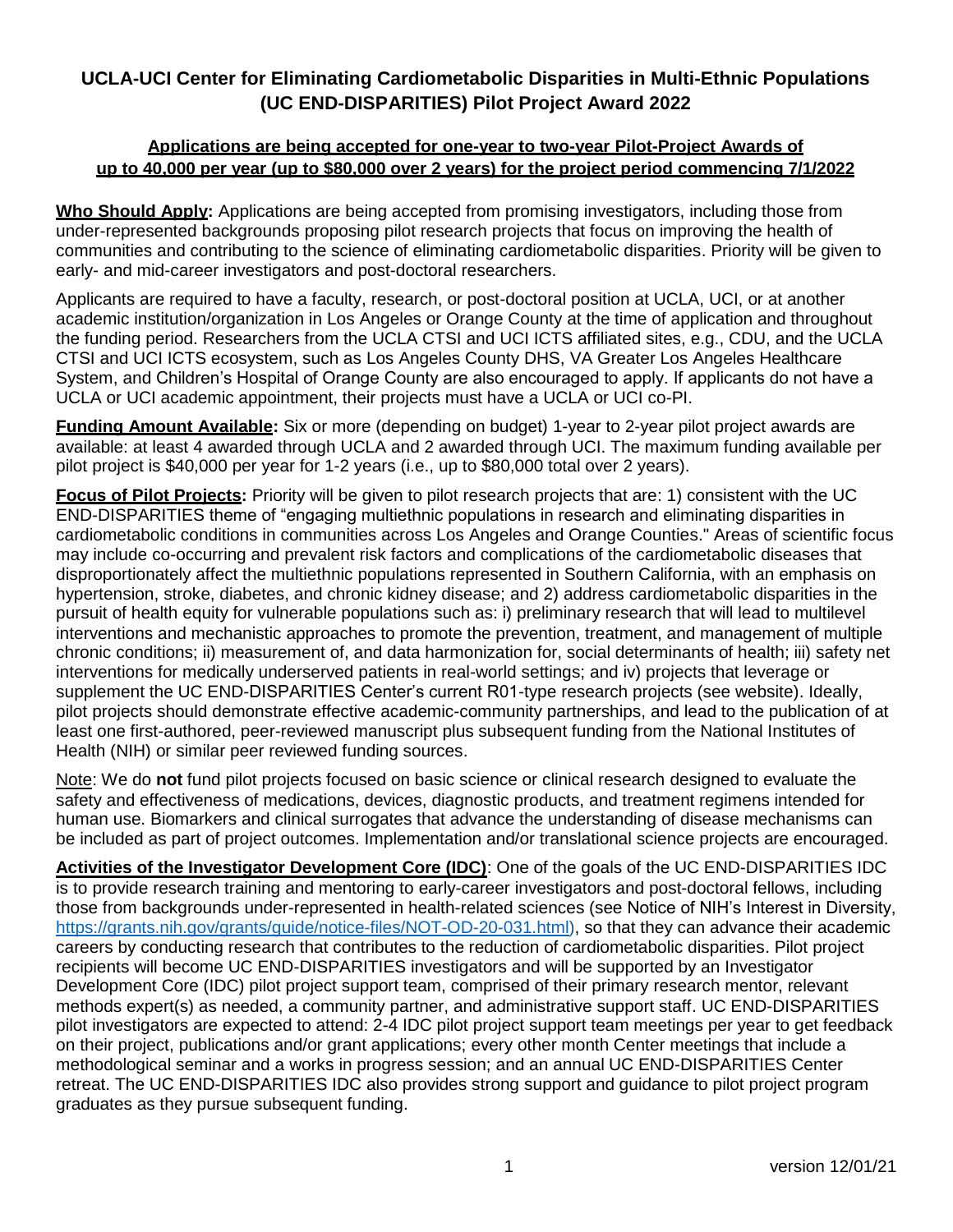## **Application Timeline:**

 **December 7, 2021 at 1pm, December 13, 2021 at 10am, and January 3, 2022 at 11am**, Q and A session(s) regarding pilot project program and application process.

 **January 7, 2022, 12pm**, applicants must complete the online application form and upload a Letter of Intent (LOI) and required supporting documents on the UC END-DISPARITIES website – [EndDisparities.mednet.ucla.edu.](https://enddisparities.mednet.ucla.edu/) Not all submitted LOI will advance to the full proposal stage.

- **January 26, 2022**, candidates will be notified if they have been selected to submit a full proposal.
- **March 11, 2022**, selected candidates must submit the full proposal with supporting documents .
- **May 2, 2022**, candidates will be notified of funding decisions. Full proposals and supporting documents will be forwarded to NIH/NIMHD for final approval. The award will be disbursed after **July 1, 2022**.

**Letter Of Intent**: The LOI must be a Microsoft Word file formatted single-spaced in Arial 11-point font, with a minimum of one-half inch margins, on 8.5"x11" size paper. The application, LOI and supporting documents must include:

- Names of Principal Investigator, proposed research mentor (for early career and post-doctoral fellow applicants), and any community partner(s) or co-investigator(s) identified
- Project title, duration, and amount requested per year (maximum allowable is \$40,000/year, \$80,000 total)
- Specific aims and project plan ( combined 2 page maximum) that include:
	- $\circ$  Scientific basis (rationale) for the proposed research and its relationship to other research in the field
	- o Study Hypothesis/Research Question(s)

 $\circ$  Significance: Explain how the project demonstrates an effort to address cardiometabolic disparities and why it is important. Include a specific statement about how the proposed pilot project is related to the UC END-DISPARITIES theme or goals (see Focus of Pilot Projects)

 $\circ$  Research design and methods: Address the source of the study data (primary and/or secondary data sources) and provide a brief description of the study protocol, including community-engaged components (if relevant) and/or interventions (if any)

- $\circ$  Evidence of feasibility: Briefly explain the project's aims and objectives to be met within the project
- timeframe and address readiness to complete the protocol
- Additional pilot project proposal information
	- $\circ$  References: Reference citations relevant to the proposed study may be included on a separate page
	- $\circ$  Mentor role: Statement about the involvement of the mentor and their role in the pilot project
- Bio-sketches for Principal Investigator and research mentor (in the new NIH format)

**Full Proposal:** The full proposal and supporting documents must include:

- Six-page research plan, including specific aims, significance, innovation, and approach (single-spaced, Arial 11-point font, with minimum one-half inch margins), plus reference citations and optional appendices
- Detailed budget, budget justification, and timeline that includes semi-annual milestones
- Institutional letter of support (from department chair or division chief) confirming candidate will have a faculty, research, or post-doctoral position, and adequate protected time to conduct the proposed project
- Abstract, lay summary, and other requested documents (at: **[EndDisparities.mednet.ucla.edu\)](https://enddisparities.mednet.ucla.edu/)**

### **Application Review Process:**

Pilot proposal application packets will be reviewed by a review group that includes UC END DISPARITIES investigator development core leadership and research methods experts from UCLA and UCI, and community partners of the UCLA CTSI, UCI ICTS, and UC END DISPARITIES Center. Review criteria include: significance and impact of the proposed research; extent to which project addresses UC END-DISPARITIES theme; qualifications of the PI and research team; innovation; scientific strength of the research design and approach; extent to which a community-engagement component is incorporated; project feasibility within the proposed time frame; likelihood of generating extramural funding.

### **Please email questions to [ENDDISPARITIES@mednet.ucla.edu.](mailto:ENDDISPARITIES@mednet.ucla.edu)**

For more information about the **UC END DISPARITIES Center** visit [EndDisparities.mednet.ucla.edu](https://enddisparities.mednet.ucla.edu/)**.**